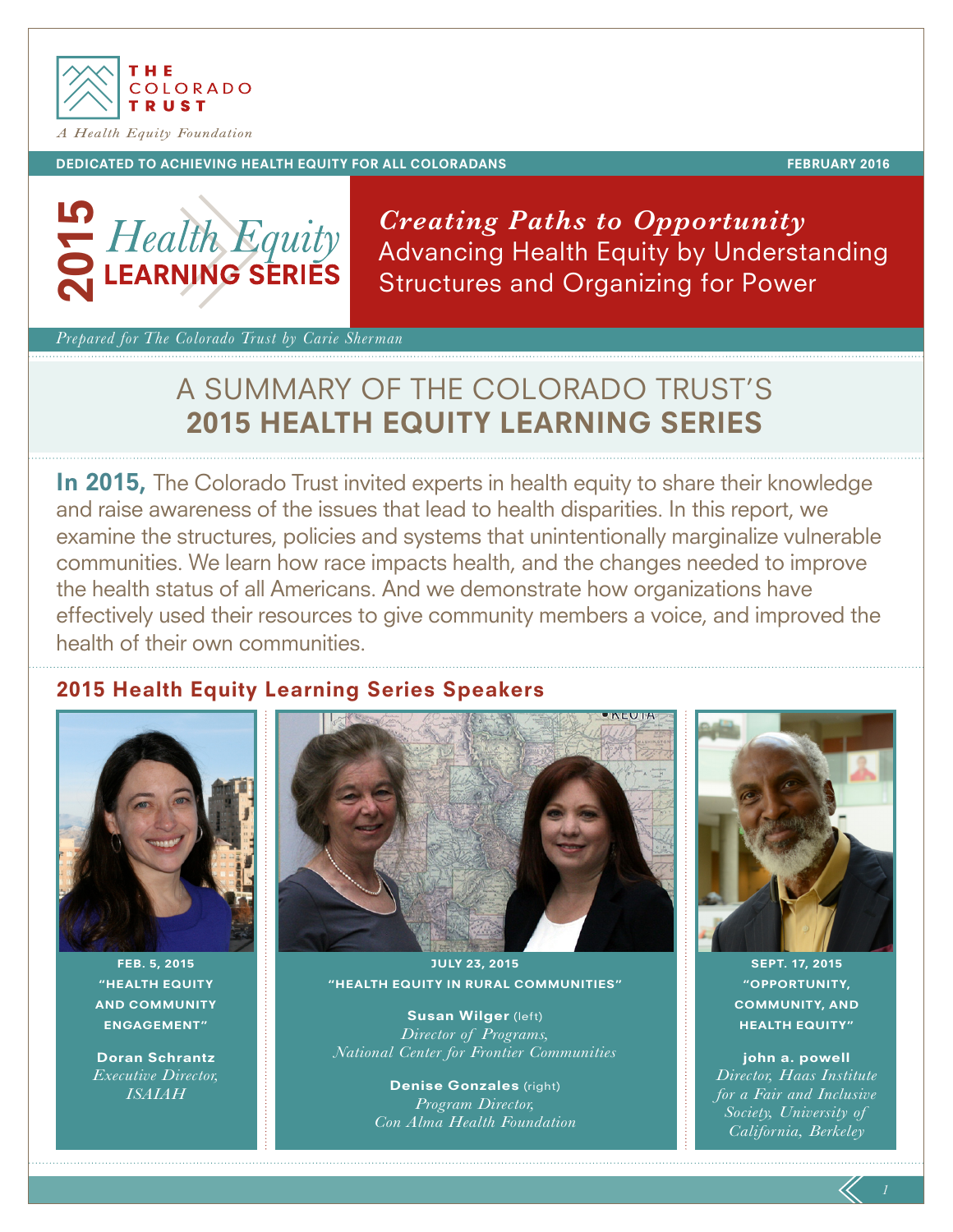#### Social Determinants of Health  $\gg$

In the United States, there are two factors in particular that influence the health status of individuals, according to Denise Gonzales, program director of the Con Alma Health Foundation in New Mexico:1



These social determinants of health have more of an impact than access to health care, behavior and genetics (see figure 1), says Gonzales.<sup>2</sup>

Consider this: According to University of California, Berkeley professor john a. powell,<sup>3</sup> when compared to whites:

- African Americans have higher death rates for 12 of the 15 leading causes of death.
- African Americans and American Indians have higher age-specific death rates from birth through the retirement years.
- Although Latinos tend to live longer than whites,4 Latinos have higher death rates for diabetes, hypertension, liver cirrhosis and homicide<sup>5</sup>

People of color are far more likely to live in opportunity-deprived communities.6 These highpoverty areas occur in our cities, rural areas and even in the suburbs (see figure 2). They experience:

- **n** Low rates of employment.
- Schools that underperform.
- $\blacksquare$  A lack of adequate housing.
- $\blacksquare$  Crime and other safety risks.
- $\blacksquare$  Impaired access to basic services, such as grocery stores and banks.

People living in these communities experience poorer life outcomes when compared with those who live outside these areas.<sup>7</sup>



**Figure 1:** What Determines Health Status *(quoted by Gonzales)*



Figure 2: U.S. poverty rates by race and location *(quoted by Gonzales)*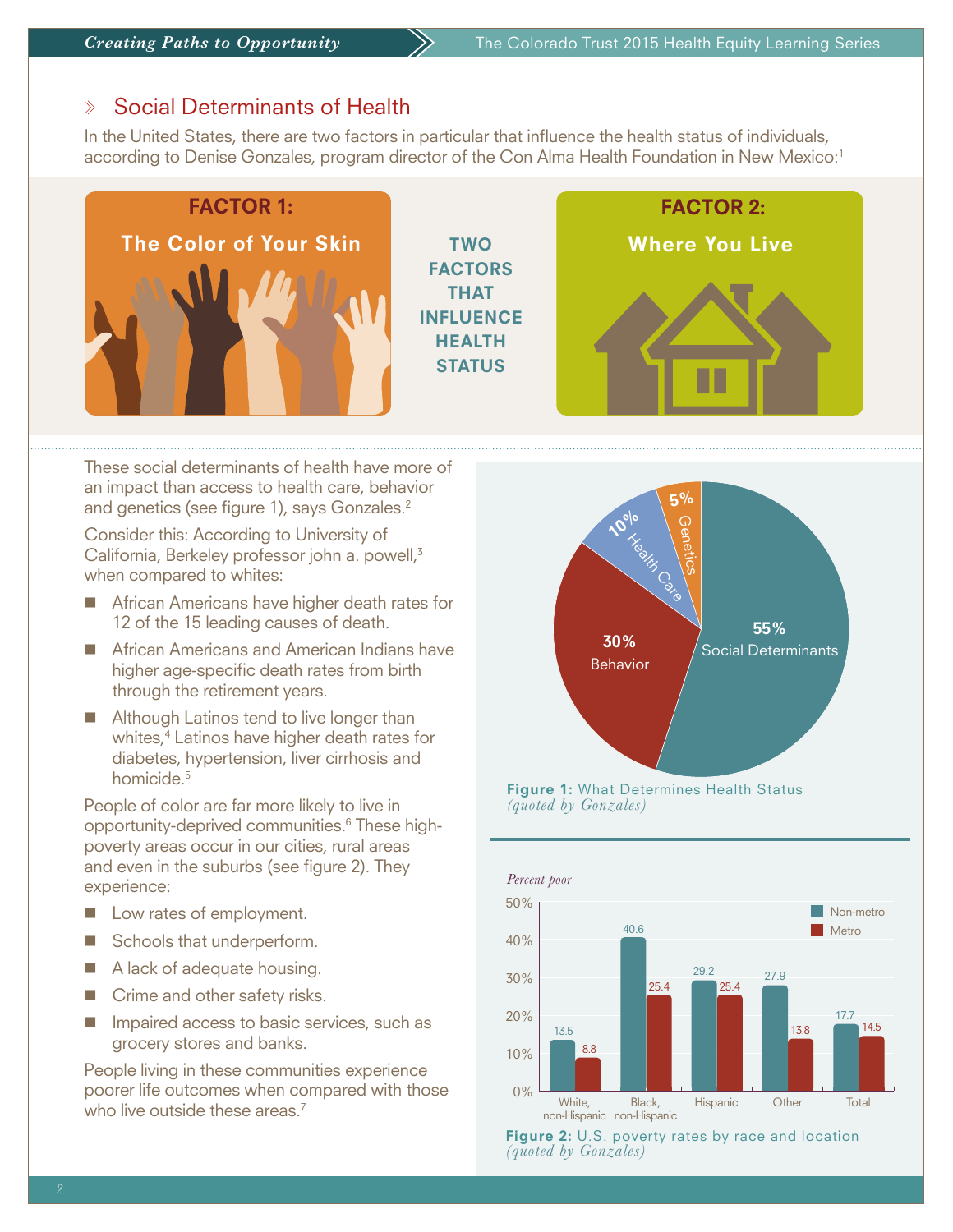# Changing Demographics Underscore the Need for Change

In 1980, 80 percent of the U.S. population was white. Today, people of color represent the fastest growing demographic—by 2043, the majority of the U.S. population will be people of color. They will represent the bulk of our workforce, and their social and economic well-being will likely determine the country's success and prosperity.8

Improving the health status of all Americans is necessary, but the need is even greater for people of color. According to Gonzales, we need to look at what's fair and leverage the right resources to improve health equity.

# Current Approaches to Public Health Fail to Improve Outcomes

As director of Berkeley's Haas Institute for a Fair and Inclusive Society, powell has seen many attempts to reduce health disparities.

"We have all kinds of programs aimed at reducing poverty in America. Yet looking at the new census data, we see that not much has changed," powell said.

Powell believes the current use of universal programs—social-service efforts that treat every participant equally—favors the majority and keeps minorities at a disadvantage.

"Universal programs are often based on nonuniversal standards," he said. "For example, our social security system was created for ablebodied white males working outside the home for full-time pay."

### $\Diamond$  Examining Structures as Threats to Opportunity

### *"We all live in structures and structures live in all of us—and, for the most part, structures are not neutral."* ~ john a. powell

According to powell, structures can either enhance our health outcomes or impede them. We're mostly blind to structures—and this is where

Health care is only a small part of what really affects our health. The choices we make, our behavior, has a large impact on our health. But the places where we live, work and play—our social conditions—affect the choices we make.

*~ New Mexico Health Equity Working Group (quoted by Gonzales)*

the problem lies: We're blind to how opportunity is unequally distributed within a structure. Although we have made strides in removing overt racism from our structures, certain groups continue to be marginalized. It's what powell calls "structural racialization." He asserts that practices, cultural norms and institutional arrangements help create and maintain disparate racialized outcomes.

Gonzales agrees we must focus on the broad policy and systems environment to create health equity. "Health disparities are often avoidable, as they result from economic and social conditions as well as policy decisions," she said.

Powell demonstrated how structures influenced hundreds of African American and Latino students in California. He shared a story about a classaction lawsuit in which these students came together after being denied admission to schools like Berkeley—despite achieving 4.0 grade-point averages and high SAT scores.

"Turns out, the average Berkeley freshman has a 4.3 GPA. How do you get above a 4.0? You take AP classes—classes that weren't available to minority students who attended school in disadvantaged neighborhoods," powell explained.

"[The minority students] did everything they could do. But the structure of their worlds was such that they couldn't achieve what students outside of their structures could."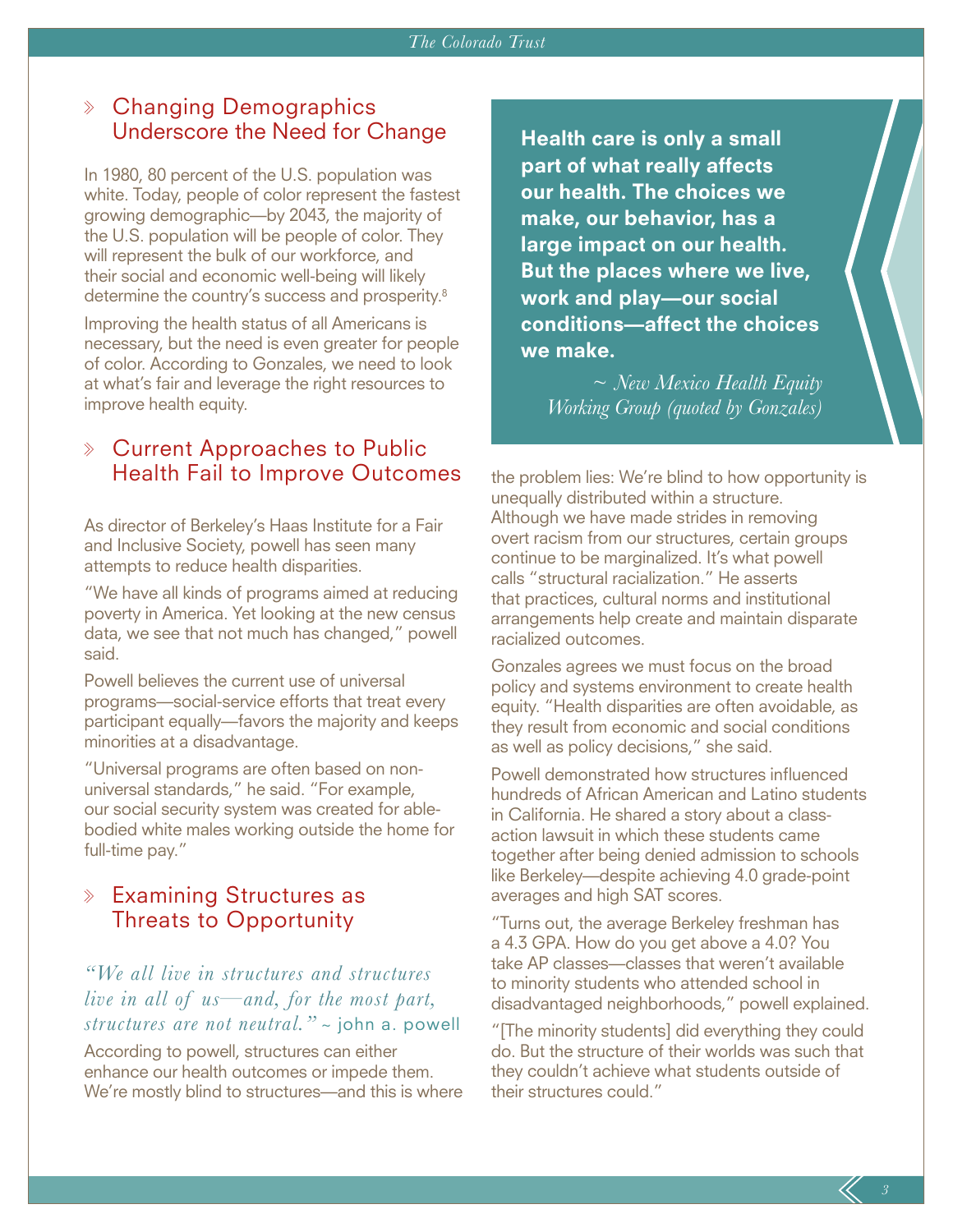### ABOUT STRUCTURES

Structures are, according to the online Business Dictionary,<sup>11</sup> "the framework of identifiable elements (components, entities, factors, members, steps, etc.) which give form and stability and resist stresses and strains. Structures have defined boundaries within which 1) each element is physically or functionally connected to the other elements, and 2) the elements themselves and their interrelationships are taken to be either fixed or changing only occasionally or slowly."

According to powell, structures are present in or involve the following:

- $\blacksquare$  Social and racial inequities are geographically inscribed.
- $\blacksquare$  The government plays a central role in the arrangement of space and opportunities.
- $\blacksquare$  These arrangements are not neutral, natural or colorblind.
- $\blacksquare$  There is a polarization between the rich and the poor that is directly related to the areas in which they live.
- $\blacksquare$  A series of mutually reinforcing federal policies across multiple domains have contributed to the disparities we see today.

Structures also impede health in rural areas. As a result, rural populations experience higher levels of poverty when compared to urban areas. People in rural areas:

- $\blacksquare$  Have reduced access to health services.
- Are less likely to have employer-provided health insurance.
- Must travel greater distances, often in poor conditions, for basic needs such as obtaining food $9$

Even locales deemed "great places to live" are impacted by structures. According to Doran Schrantz, executive director of ISAIAH, a faith-based community organizing coalition, Minnesota was ranked second in the U.S. for living conditions. Yet it's only great if you're not a person of color: Health outcomes for children of color in Minnesota are among the worst in the nation—worse than the oftdescribed "unhealthy" state of Mississippi.10

"It's not that we don't have the resources," Schrantz said, asserting that these racialized outcomes were the result of structures.

### $\mathbb X$  To Advance Health, Difficult  $\mathbb X$ Conversations are Necessary

Structural racialization leads to marginalization and blocked access to opportunity. But it's not something most people want to talk about.

According to powell, most of us aren't very skilled at talking about race. We prefer to avoid the topic. He's concerned that if we continue to avoid the subject, we won't move forward.

Schrantz calls the issues she most frequently works on as "topics you can't bring up at the dinner table," including religion and politics.

Her work also involves the use of terms that have negative connotations.

"We have to reclaim the words politics and power," she said, explaining that both terms are now largely seen as abusive in nature. She argues that power is what gives a person or community the ability to enact change. As for politics? "It's where voice and public expression happen. It's the highest form of public freedom."

Yet people from marginalized communities often feel they lack the power necessary to create change. And community marginalization can take many forms, including simply having small numbers of residents.

Susan Wilger is the director of programs for the National Center for Frontier Communities.

"Your voice is so small when you're rural, you just don't have the economic power to make changes," Wilger said.

So how can people without a voice move their communities forward? By working in collaboration with those who are able to create opportunities and build the capacity to act.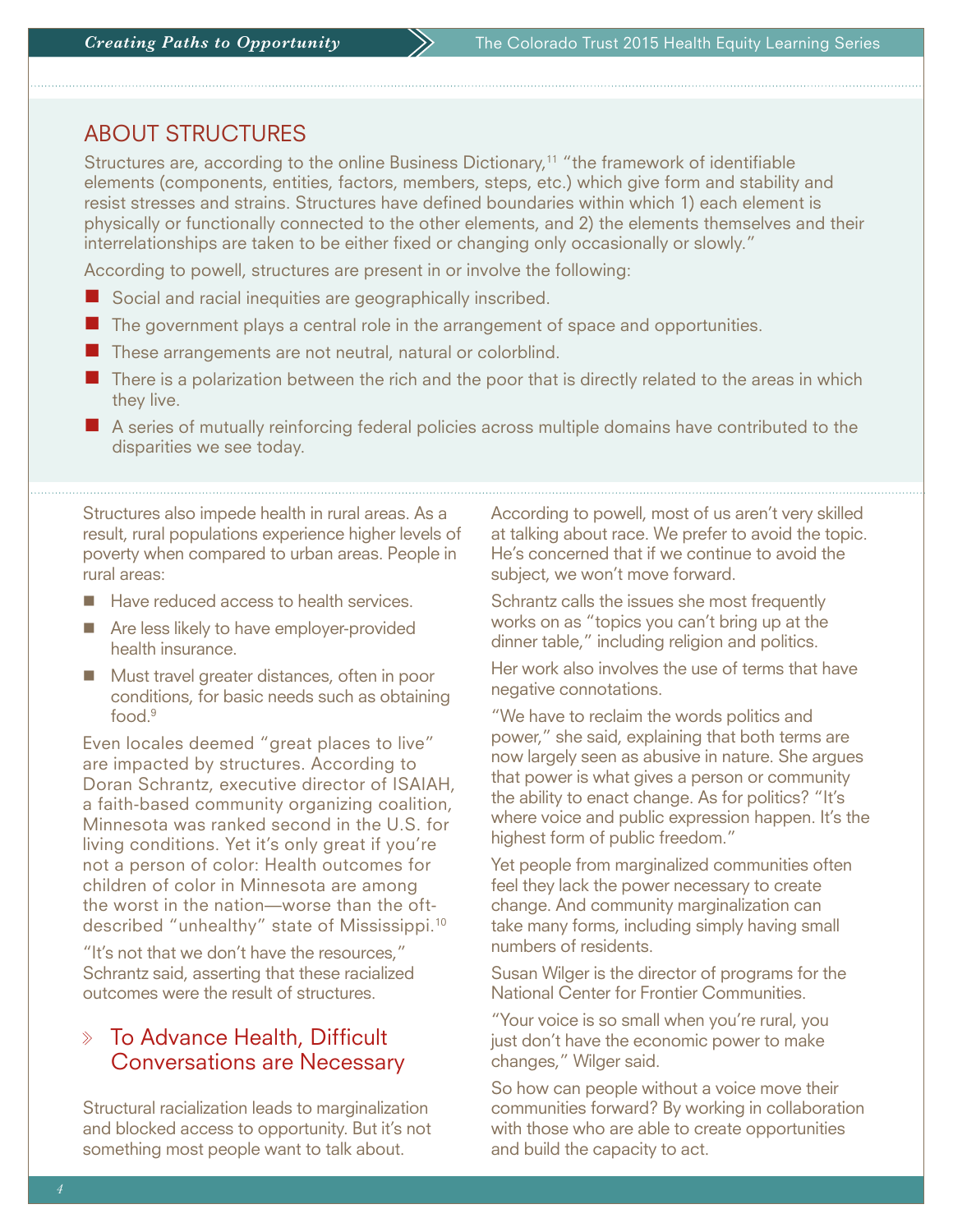#### Giving People Opportunity and Power

#### *"Everyone is entitled to a healthy life."*

#### ~ Denise Gonzales

Giving vulnerable populations a voice involves the setting of a universal goal, which powell refers to as "targeted universalism." We need to set a universal goal and create targeted strategies to reach it.

Such "targeted strategies" usually lie within the vulnerable population itself. "We have to look to communities for the answers to their own problems," Gonzales said. She shared an example of a community that found solutions for improving health outcomes for its members.

"We recently worked with a Zuni tribe who was experiencing food insecurity. The stories we heard involved how their tribe always depended on agriculture. But recent generations had lost touch with their ancestors' stories about the importance of corn in their community. So we helped them reestablish agriculture within their community by planting a school garden," she said. This small garden attracted the community at large.

# POWELL ON BEING "OTHERED"

Americans live in a democracy. In theory, everyone has the power to bring about change. Yet many people, especially minorities, live in structures that do not promote belonging.

"Othering" is a set of common processes that engender marginality and persistent inequality across any of the full range of human differences. Powell asserts that, through our structures and social contexts, minorities in the U.S. are constantly being sent the message that they don't belong.

This othering is what is making many people sick. Our structures need to be changed so we send this message to everyone: You belong.

"Belonging is the greatest gift society can give us," said powell.

#### KEY QUESTIONS IN CREATING THE CAPACITY TO ACT

- **1.** Are we forging pathways for people to act with agency and power around their own interests and agenda?
- **2.** Who has the power to decide?
- **3.** How are we shifting the arrangements of power to change the "distribution of money, power and resources"?

*~ Doran Schrantz*

"It was remarkable. They took our modest grant and leveraged it to get additional grants, which led to the development of a soccer field," said Gonzales. The community's health has improved, thanks to a reduction in food insecurity and the addition of a space for people to exercise.

#### $\gg$ Helping People Tell Their Stories

*"People learn by telling their stories. It's not until we own our stories as individuals and members of a community that we're able to make meaning of the events and conditions that impact our lives."*

#### ~ Doran Schrantz

As a community organizer, Schrantz helps people own and share their stories. This training allows them to be effective when telling stories to people in power, which she asserts is how change can happen.

Two years before Minnesota's new governor was elected, ISAIAH's leadership asked its constituents how they wanted to interact with the new governor. A nonpartisan organization, the group held strategy meetings to determine their agenda and story. The group decided to tackle the health disparities that exist for children of color in Minnesota, leveraging its power to bring the issue of improving health outcomes to the attention of the new governor.

"The question became, if you're not giving money or working on a campaign, how do you have an accountable relationship with elected officials?"

*5*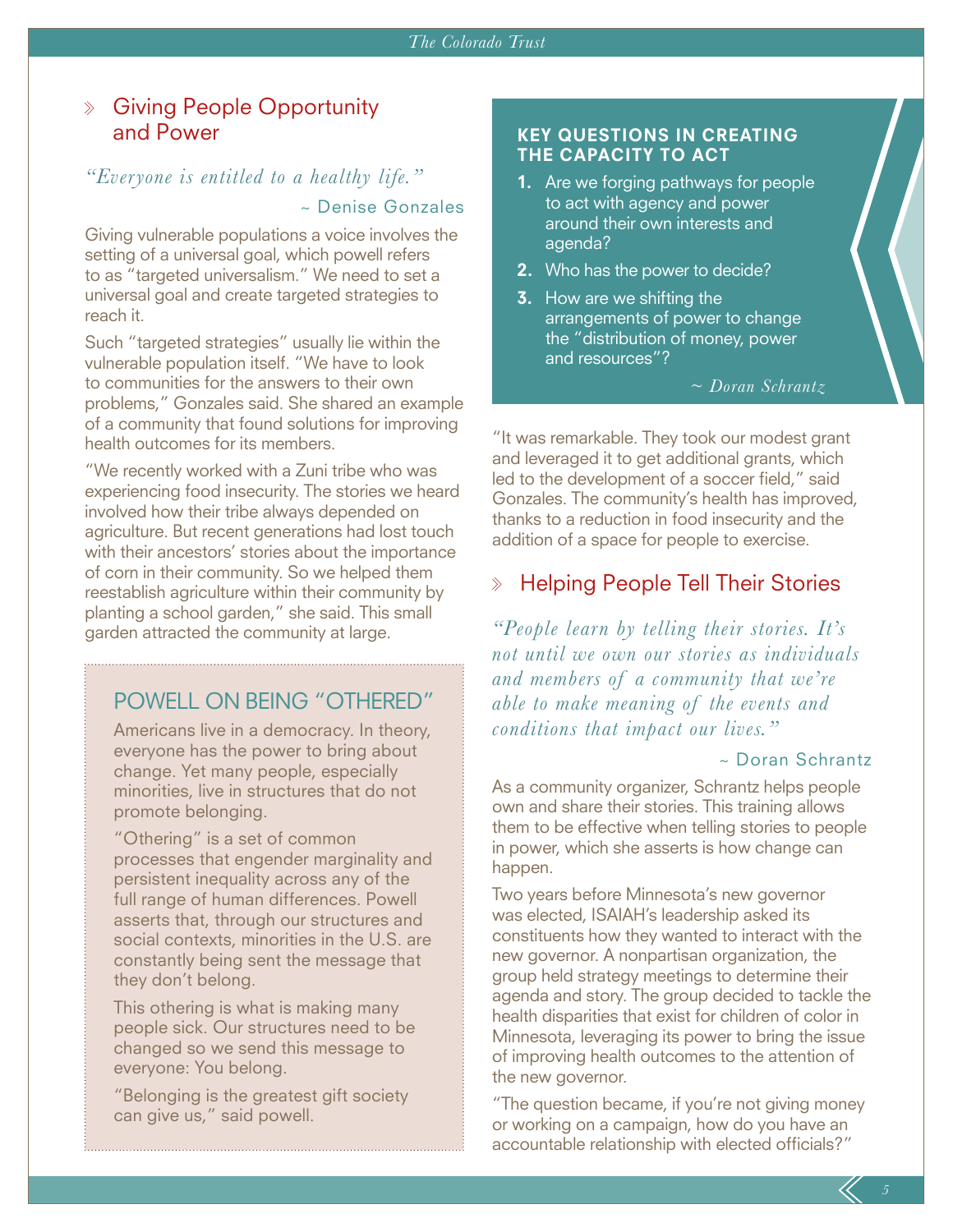said Schrantz. "Our goal became, whoever is elected [governor], we wanted a meeting with their entire transition team. We wanted a place at the table when the new governor chose his agenda."

The two-year campaign was filled with meetings and leadership development. It involved ISAIAH's entire community coming together writing thousands of postcards, practicing their storytelling and conducting public demonstrations.

It paid off. Once the new governor was in place, ISAIAH was granted their wish for an immediate meeting. The organization assembled 2,000 people, who surrounded the new governor and his team. The governor and his staff listened to stories of racial inequality, not just from the faith-based community but also from teachers, unions, school principals and more.

"The funniest thing happened two days after the meeting," Schrantz said. "We got a call from the governor. He actually asked us to help vet his candidates for commissioner positions. We helped choose four of his top administrators, including the person in charge of the Department of Health.

"It's a shocking example of what can happen when you build enough power."

In her role with the National Center for Frontier Communities, Wilger went through a similar process to establish a voice for the people who live in four impoverished rural counties in New Mexico, where food insecurity tops the list of pressing health issues.

"We could only do so much on the county level. Our voice was just too small," she explained. "So we asked ourselves, what if we collaborated as a region?" They approached Con Alma, which gave them a grant to help develop a structure for their collaborative that could allow them to leverage and diversify funding, increase member capacity and build local support.

By using their resources effectively, the coalition created a sustainable campaign and secured nearly \$100,000 in funding in 12 months. They engaged stakeholders at all levels, from food pantry coordinators and recipients to elected officials. They worked with population health advocates to examine policy issues that impacted food security in their region. And they changed the system to be equitable—revising the formula for food distribution, upping nutrition standards for food donations and increasing distribution frequency.

#### $\Diamond$  The Road to Health Equity

The 2015 Health Equity Learning Series demonstrated the need for radical change in order to achieve health equity. We know that by focusing on changing the policies and bias inherent in the structures that we live in, we can improve the health status of marginalized communities. Setting a universal goal of improving health for everyone and then distributing resources equitably, rather than evenly—will help us reach this goal.

We also learned that collaboration is essential to success. We need to understand the strengths brought to a table, and those inherent within the communities we serve. As we use our resources to empower people who are negatively impacted by our existing structures, we can help them find solutions that work, and change these structures over time for the betterment of all.

# 2013-2015 HEALTH EQUITY LEARNING SERIES EVENTS

Presentation recordings, slides and additional reading materials are available online at www.coloradotrust.org to continue the health equity discussion.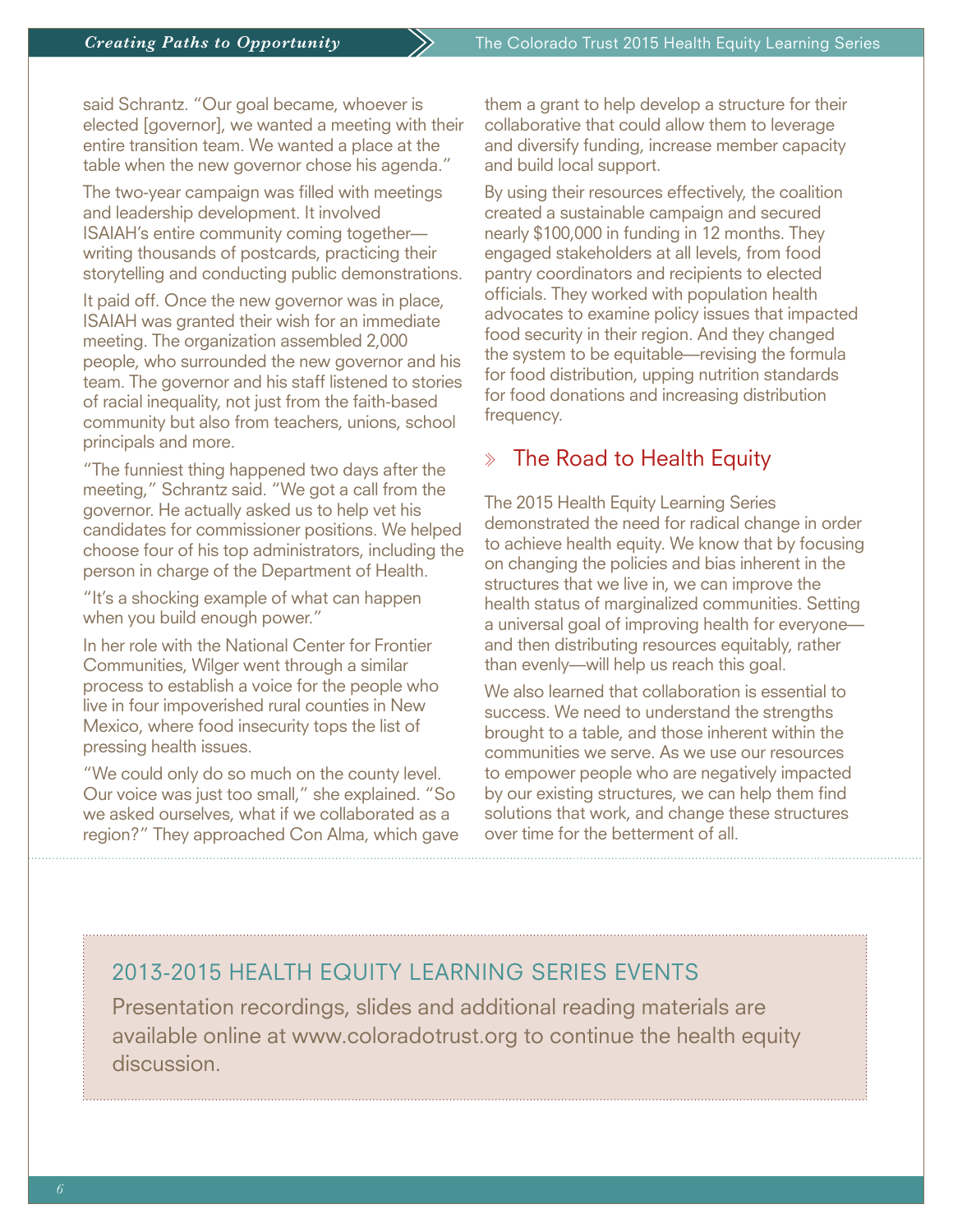#### *The Colorado Trust*

#### **Endnotes**  $\gg$

<sup>1</sup> Denise Gonzales, Susan Wilger. "Health Equity in Rural Communities" (presentation for The Colorado Trust Health Equity Learning Series, Denver, Colorado, July 23, 2015).

<sup>2</sup> Ibid.

- $3$  powell does not capitalize his name.
- 4 Arialdi M. Miniño, Sherry L. Murphy. Death in the United States. 2010, National Center for Health Statistics Data Brief July 2012 (99), accessed November 2015.
- <sup>5</sup> john a. powell, "Opportunity, Community and Health Equity" (presentation for The Colorado Trust Health Equity Learning Series, Denver, Colorado, Sept. 17, 2015).

 $6$  Ibid.

<sup>7</sup> Ibid.

- 8 National Equity Atlas (Poverty Link) at http://nationalequityatlas.org, quoted in Gonzales, "Health Equity in Rural Communities."
- 9 Rural Assistance Center at www.raconline.org and National Center for Frontier Communities, Silver City, New Mexico at www.frontierus.org, quoted in Gonzales, "Health Equity in Rural Communities."
- <sup>10</sup> Doran Schrantz, "Health Equity and Community Engagement" (presentation for The Colorado Trust Health Equity Learning Series, Denver, Colorado, Feb. 5, 2015).
- <sup>11</sup> http://www.businessdictionary.com/definition/structure.html